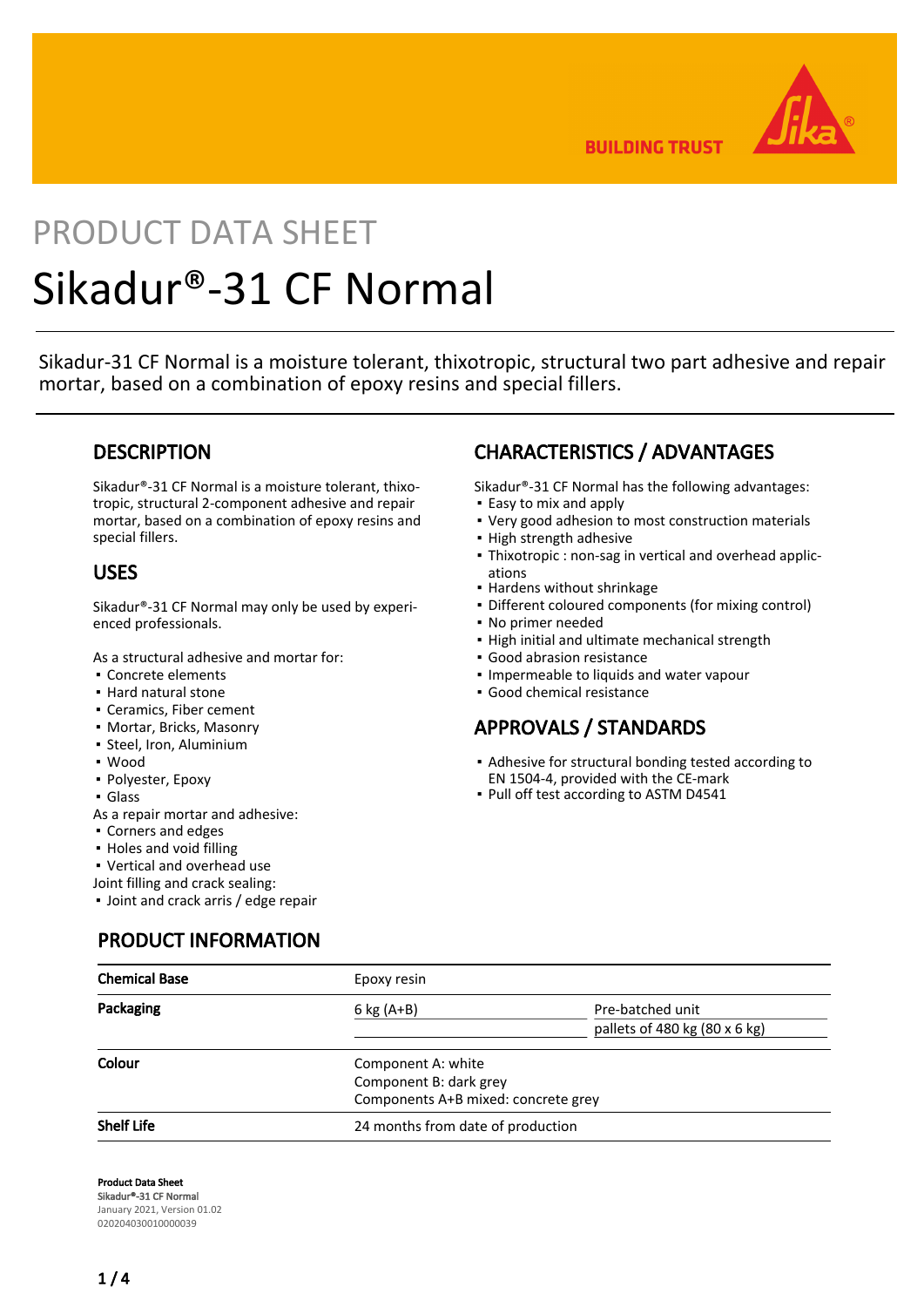Density **Density** 1.90 + 0.1 kg/l (components A+B mixed) (at +23 °C) (evacuated)

### TECHNICAL INFORMATION

| <b>Compressive Strength</b>                 | <b>Curing time</b><br><b>Curing temperature</b>                         |                                |                                | (DIN EN 196)                   |                  |
|---------------------------------------------|-------------------------------------------------------------------------|--------------------------------|--------------------------------|--------------------------------|------------------|
|                                             |                                                                         | +10 °C                         | +23 °C                         | +30 °C                         |                  |
|                                             | 1 day                                                                   | $\approx$ 30 N/mm <sup>2</sup> | $\approx$ 50N/mm <sup>2</sup>  | $\approx$ 55 N/mm <sup>2</sup> |                  |
|                                             | 3 days                                                                  | $\approx$ 45 N/mm <sup>2</sup> | $\approx$ 60 N/mm <sup>2</sup> | 65 N/mm <sup>2</sup>           |                  |
|                                             | 7 days                                                                  | $\approx$ 55 N/mm <sup>2</sup> | $\approx$ 65 N/mm <sup>2</sup> | 65 N/mm <sup>2</sup>           |                  |
| <b>Modulus of Elasticity in Compression</b> | $\sim$ 4,600 N/mm <sup>2</sup> (14 days at +23 °C)                      |                                |                                |                                |                  |
| <b>Tensile Strength in Flexure</b>          | <b>Curing time</b><br><b>Curing temperature</b>                         |                                |                                |                                | (DIN EN 196)     |
|                                             |                                                                         | +10 °C                         | +23 °C                         | +30 °C                         |                  |
|                                             | 1 day                                                                   | $\approx$ 14 N/mm <sup>2</sup> | $\approx$ 25 N/mm <sup>2</sup> | $\approx$ 25 N/mm <sup>2</sup> |                  |
|                                             | 2 days                                                                  | $\approx$ 25 N/mm <sup>2</sup> | $\approx$ 30 N/mm <sup>2</sup> | $\approx$ 30 N/mm <sup>2</sup> |                  |
|                                             | 7 days                                                                  | $\approx$ 30 N/mm <sup>2</sup> | $\approx$ 35 N/mm <sup>2</sup> | 35 N/mm <sup>2</sup>           |                  |
| <b>Tensile Strength</b>                     | <b>Curing time</b>                                                      | <b>Curing temperature</b>      |                                |                                | (ISO 527)        |
|                                             |                                                                         | +10 °C                         | +23 °C                         | +30 °C                         |                  |
|                                             | 1 day                                                                   | $\approx$ 4 N/mm <sup>2</sup>  | $\approx$ 8 N/mm <sup>2</sup>  | $\approx$ 12 N/mm <sup>2</sup> |                  |
|                                             | 3 days                                                                  | $\approx$ 12 N/mm <sup>2</sup> | $\approx$ 20 N/mm <sup>2</sup> | $\approx$ 20 N/mm <sup>2</sup> |                  |
|                                             | 7 days                                                                  | $\approx$ 17 N/mm <sup>2</sup> | $\approx$ 21 N/mm <sup>2</sup> | $\approx$ 22 N/mm <sup>2</sup> |                  |
| <b>Modulus of Elasticity in Tension</b>     | $\approx$ 5,000 N/mm <sup>2</sup> (14 days at +23 °C)                   | (ISO 527)                      |                                |                                |                  |
| <b>Elongation at Break</b>                  | $0.4 \pm 0.1$ % (7 days at +23 °C)                                      |                                |                                |                                | (ISO 527)        |
| <b>Tensile Adhesion Strength</b>            | <b>Curing time</b>                                                      | Substrate                      | Curing tem-                    | <b>Adhesion</b>                | (EN ISO 4624, EN |
|                                             |                                                                         |                                | perature                       | strength                       | 1542, EN 12188)  |
|                                             | 1 day                                                                   | Concrete dry                   | $+10$ °C                       | $> 4 N/mm^2$ *                 |                  |
|                                             | 1 day                                                                   | Concrete<br>moist              | $+10$ °C                       | $> 4$ N/mm <sup>2</sup> *      |                  |
|                                             | 1 day                                                                   | Steel                          | $+10$ °C                       | $\approx$ 8 N/mm <sup>2</sup>  |                  |
|                                             | 3 days                                                                  | Steel                          | $+10$ °C                       | $\approx$ 12 N/mm <sup>2</sup> |                  |
|                                             | 3 days                                                                  | Steel                          | $+23 °C$                       | $\approx$ 13 N/mm <sup>2</sup> |                  |
|                                             | 3 days                                                                  | Steel                          | +30 °C                         | $\approx$ 15 N/mm <sup>2</sup> |                  |
|                                             | *100 % concrete failure                                                 |                                |                                |                                |                  |
|                                             | <b>Curing time</b>                                                      | Substrate                      |                                | Adhesion<br>strength           | (ASTM D4541)     |
|                                             | 14 days                                                                 | Concrete dry                   |                                | >2MPa                          |                  |
| Shrinkage                                   |                                                                         | Hardens without shrinkage.     |                                |                                |                  |
| <b>Coefficient of Thermal Expansion</b>     | 5.9 x 10 <sup>-5</sup> per °C (Temperature range from +23 °C to +60 °C) |                                |                                |                                | (EN 1770)        |
| <b>Heat Deflection Temperature</b>          | <b>Curing time</b><br>ure                                               |                                | Curing temperat- HDT           |                                | (ISO 75)         |
|                                             | $+23$ °C<br>7 days                                                      |                                | +49 $^{\circ}$ C               |                                |                  |
|                                             | (thickness 10 mm)                                                       |                                |                                |                                |                  |
| <b>APPLICATION INFORMATION</b>              |                                                                         |                                |                                |                                |                  |
|                                             |                                                                         |                                |                                |                                |                  |

| <b>Mixing Ratio</b>    | Component A : component $B = 2 : 1$ by weight or volume                                            |
|------------------------|----------------------------------------------------------------------------------------------------|
| Consumption            | The consumption of Sikadur®-31 CF Normal is $\sim$ 1.9 kg/m <sup>2</sup> per mm of thick-<br>ness. |
| <b>Layer Thickness</b> | 30 mm max.                                                                                         |

Product Data Sheet Sikadur®-31 CF Normal January 2021, Version 01.02 020204030010000039



**BUILDING TRUST**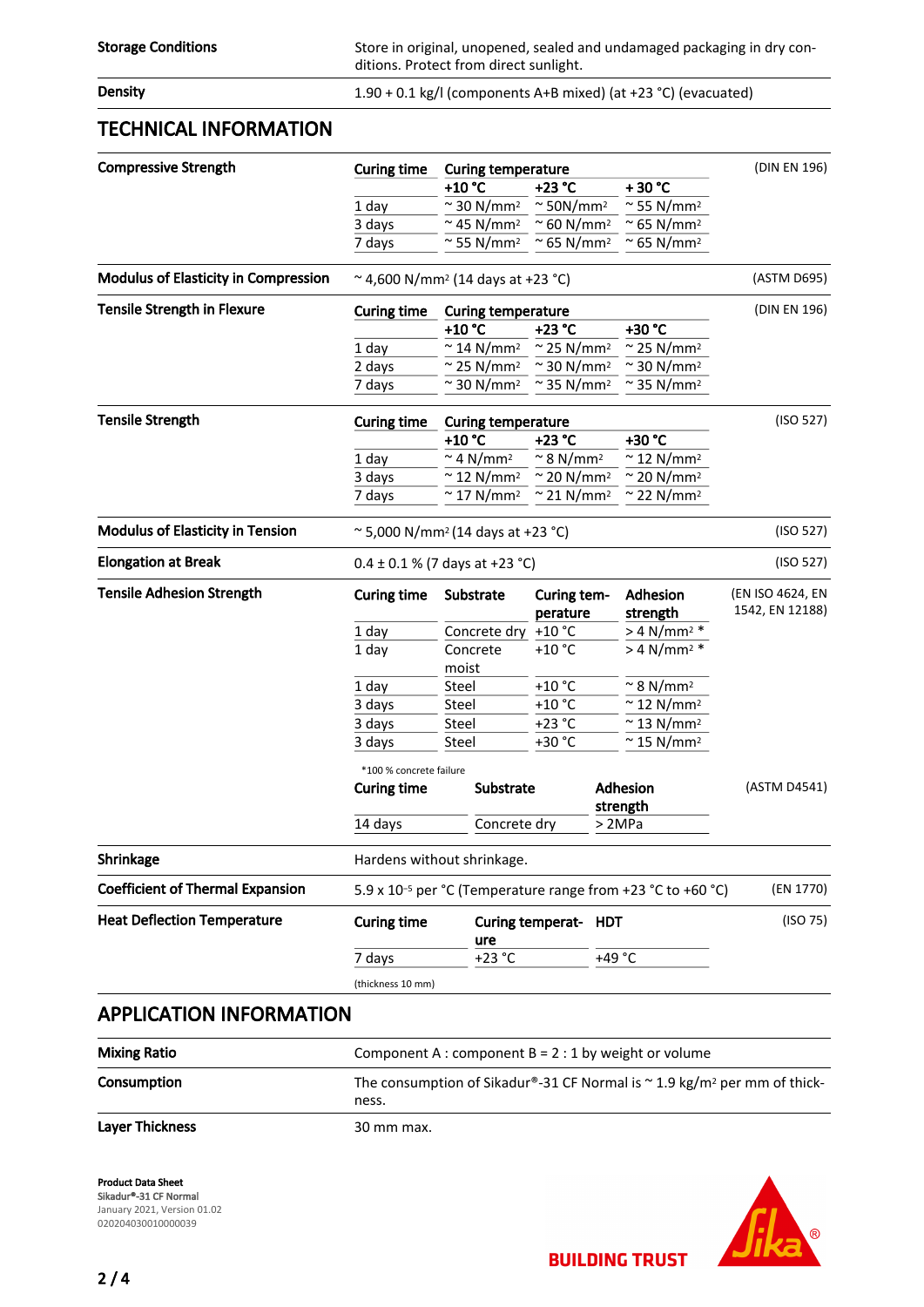|                                   | When using multiple units, one after the other. Do not mix the following<br>unit until the previous one has been used in order to avoid a reduction in<br>handling time. |                       |                                                                                                                                                                                                                          |               |  |  |
|-----------------------------------|--------------------------------------------------------------------------------------------------------------------------------------------------------------------------|-----------------------|--------------------------------------------------------------------------------------------------------------------------------------------------------------------------------------------------------------------------|---------------|--|--|
| Sag Flow                          | On vertical surfaces it is non-sag up to 15 mm thickness.<br>(EN 1799)                                                                                                   |                       |                                                                                                                                                                                                                          |               |  |  |
| <b>Ambient Air Temperature</b>    | +10 °C min. $/$ +30 °C max.                                                                                                                                              |                       |                                                                                                                                                                                                                          |               |  |  |
| <b>Dew Point</b>                  | Beware of condensation.<br>Substrate temperature during application must be at least 3 °C above dew<br>point.                                                            |                       |                                                                                                                                                                                                                          |               |  |  |
| <b>Substrate Temperature</b>      | +10 °C min. / +30 °C max.                                                                                                                                                |                       |                                                                                                                                                                                                                          |               |  |  |
| <b>Substrate Moisture Content</b> | Substrate must be dry or mat damp (no standing water).<br>Brush the adhesive well into the substrate.                                                                    |                       |                                                                                                                                                                                                                          |               |  |  |
| <b>Pot Life</b>                   | Temperature                                                                                                                                                              | Potlife*              | Open time                                                                                                                                                                                                                | (EN ISO 9514) |  |  |
|                                   | $+10 °C$                                                                                                                                                                 | $\approx$ 145 minutes |                                                                                                                                                                                                                          |               |  |  |
|                                   | $+23 °C$                                                                                                                                                                 | $\approx$ 55 minutes  |                                                                                                                                                                                                                          |               |  |  |
|                                   | +30 °C                                                                                                                                                                   | $\approx$ 35 minutes  | $\approx$ 50 minutes                                                                                                                                                                                                     |               |  |  |
|                                   | $*200 g$                                                                                                                                                                 |                       | The potlife begins when the resin and hardener are mixed. It is shorter at high temperatures and longer at<br>low temperatures. The greater the quantity mixed, the shorter the potlife. To obtain longer workability at |               |  |  |

high temperatures, the mixed adhesive may be divided into portions. Another method is to chill components A+B before mixing them (not below +5 °C).

# BASIS OF PRODUCT DATA

All technical data stated in this Product Data Sheet are based on laboratory tests. Actual measured data may vary due to circumstances beyond our control.

# LIMITATIONS

Sikadur® resins are formulated to have low creep under permanent loading. However due to the creep behaviour of all polymer materials under load, the long term structural design load must account for creep. Generally the long term structural design load must be lower than 20−25 % of the failure load.

A structural engineer must be consulted for load calculations for the specific application.

# ECOLOGY, HEALTH AND SAFETY

For information and advice on the safe handling, storage and disposal of chemical products, users shall refer to the most recent Material Safety Data Sheet (MSDS) containing physical, ecological, toxicological and other safety-related data.

#### VOC DATA

The maximum content of Sikadur®-31 CF Normal is 79 g/L VOC for the ready to use product.

# APPLICATION INSTRUCTIONS

#### SUBSTRATE QUALITY

Mortar and concrete must be older than 28 days (depends on minimal requirement of strengths). Verify the substrate strength (concrete, masonry, natural stone).

The substrate surface (all types) must be clean, dry or

Product Data Sheet Sikadur®-31 CF Normal January 2021, Version 01.02 020204030010000039

mat damp (no standing water) and free from contaminants such as dirt, oil, grease, existing surface treatments and coatings etc..

Steel substrates must be de-rusted similar to SA 2.5. The substrate must be sound and all loose particles must be removed.

#### SUBSTRATE PREPARATION

Concrete, mortar, stone, bricks:

Substrates must be sound, dry or mat damp (no standing water), clean and free from laitance, ice, standing water, grease, oils, old surface treatments or coatings and all loose or friable particles must be removed to achieve a laitance and contaminant free, open textured surface.

Steel:

Must be cleaned and prepared thoroughly to an acceptable quality i.e. by blast cleaning and vacuum. Avoid dew point conditions.

#### MIXING

Pre-batched units:

Mix components A+B together for at least 3 minutes with a mixing spindle attached to a slow speed electric drill (max. 300 rpm) until the material becomes smooth in consistency and a uniform grey colour. Avoid aeration while mixing. Then, pour the whole mix into a clean container and stir again for approx. 1 more minute at low speed to keep air entrapment at a minimum. Mix only that quantity which can be used within its potlife.

#### APPLICATION METHOD / TOOLS

When using a thin layer adhesive, apply the mixed adhesive to the prepared surface with a spatula, trowel, notched trowel, (or with hands protected by gloves). When applying as a repair mortar use some formwork.



**BUILDING TRUST**